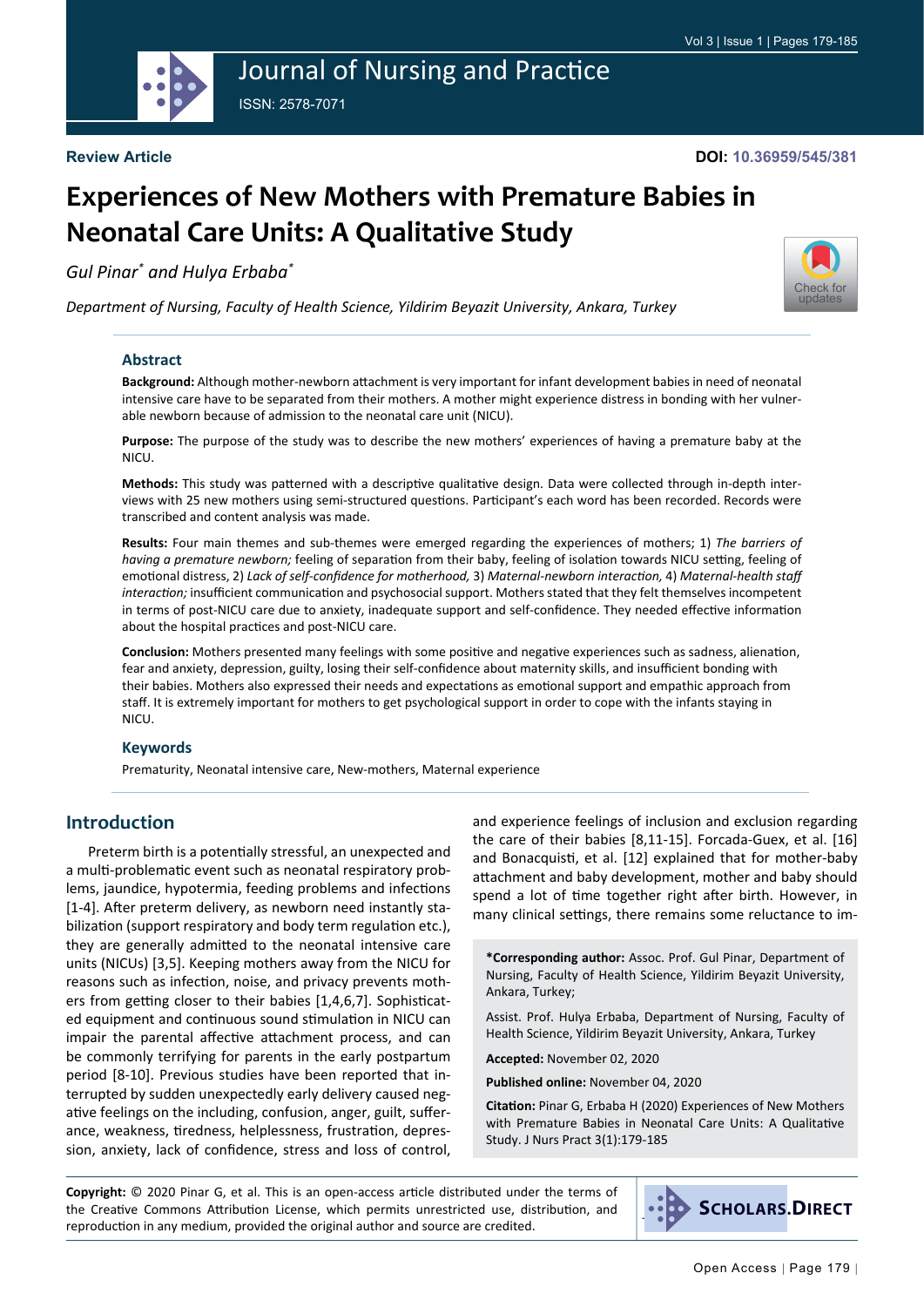plement this approach for newborns and preterm babies. To address this gap, evaluation of experiences faced by parents about parent-infant separation during neonatal care is an important need in order to better understanding of their challenges and also women's expressions can help us explore the best way to prepare for the child care period.

#### **Purpose**

The aim of the present study was to investigate new mothers' experiences in order to better understanding of their experiences during their premature infant's hospitalization at the NICU.

## **Methodology**

## **Research design, sampling and setting**

This qualitative study was performed between Jan and May 2016 in a tertiary hospital in Ankara, Turkey. Participants consisted of mothers whose babies were hospitalized at NICU. The mothers were selected by convenience sampling. A total of 25 mothers volunteered and consented to participate. The study hospital NICU has 29 beds (17 fully equipped, 2 isolation, 10 open incubators). Family-centered care policy has been adopted and implemented in the unit. As the inclusion criteria: 1) Mothers who gave birth before the  $37<sup>th</sup>$ gestational week (singly), 2) Whose babies were hospitalized in NICU for at least 3 days, and 3) Who could speak Turkish were preferred. Exclusion criteria were as follows: 1) Mothers whose children have died, 2) Mothers whose child had severe disability, and 3) Mothers who have spent < 3 days at the hospital (the hospitalization period of > 3 days was accepted as sufficient time for mothers to create "beneficial" experiences of NICU to share with us).

## **Data collection**

The questions asked to the participants were directed using questionnaire form and also in-depth interviews were conducted using semi-structured questionnaires by the researcher. These interviews were held in a private room in the hospital's mother hotel. During the interviews; open-ended questions were used to identify the support elements received by healthcare professionals, and to explore mothers' feelings of having a preterm baby, and having to be hospitalized in the NICU. The open-ended questions included:

- 1. How do you describe your experience of their newborn's stay at the NICU? Please tell me about your experiences of taking care of your baby at NICU?
- 2. How did you feel initially after the infant's birth? Please can you describe your experiences when you first saw your baby?
- 3. How much do you think you have control of your baby's care? How do you evaluate your communication and connection with your baby?"
- 4. How was your communication with the healthcare staff? How NICU staff/ relatives approached your needs as the mother of a preterm baby. What more support would you like to receive in addition to these?

These interviews lasted between 30-40 minutes. During the interviews, the researchers not interrupted talking of the participants, and the talks continued until the participants repeat the same statements, and there was nothing different to say. The interviews were recorded and transcribed with a tape recorder within the knowledge of the participants.

### **Data analysis**

Qualitative content analysis was used to classify concerning mothers' descriptions and feelings of their experiences using general thematic cods. The interviews listened repeatedly to gain a sense of the content by two researchers and also an independent women health nursing department's academician not involved in the study to comply with the impartiality and openness principle. Then transcribed categorically to capture the similar mothers' statements regarding their child's companion at the NICU.

## **Ethical considerations**

Rules specified in the Helsinki Declaration were observed in the data collection phase. The study protocol was approved by the Ethics Committee of University hospital. Before the interviews, it was highlighted to the mothers that this study was a scientific study and would not directly benefit them today, but this information would be useful for mothers who had the same problem in the future. Mothers voluntarily provided written informed consent was obtained before study.

## **Results**

The average age of the mothers was 27. (20-42), the average age of gestational age was 26 weeks (24-28), and the average of hospitalization time was 2 weeks (1-4). The largest proportion of women had unemployed (78%), had medium economic level (71%), and had completed high school (73%). All of mothers had health insurance.

The findings demonstrate that four main themes and their subthemes were identified:

## **The emotional and psychological difficulties of having a premature newborn**

**Feeling of separation-alienation from their baby:** Mothers felt some challenges due to clinically unstable and the impairment of their premature child. Mothers described the preterm birth as a traumatic event that could increase stress and negative feelings such as sadness, separation, fear, anger, insecurity, anxiety, and depression. Among the interviewees who mentioned these feelings, the following stand out:

"*At first when I saw my baby. I was in shock and scared about the appearance of my little baby. He was so tiny baby. I was afraid how can I hold such a very fragility baby?, He might be injured. It was difficult to carry of him properly. I felt incapable of taking care of my baby on my own and So, I could not actively involved in my baby' care at first time".*

*"When I first saw my baby in the incubator, I felt very sad. What was happening to my baby? I was so afraid to hurt him that I definitely shouldn't have touched him, I thought he just need grown up immediately. Otherwise I can't even breast-*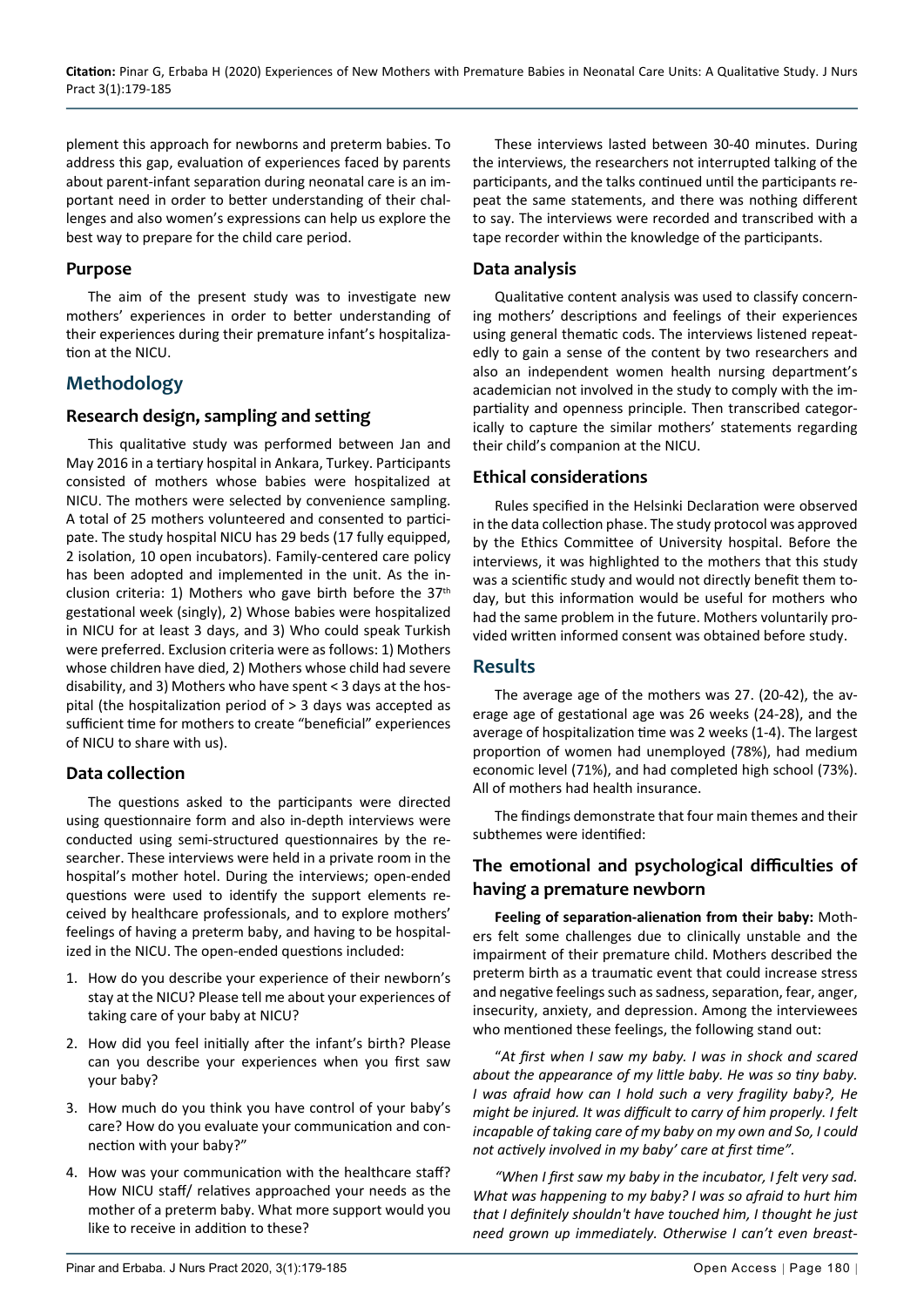*feed him*. *I was wondering that whether my baby will live any complication or not".*

"*I loved her more when she was in my womb. I feel sorry for her as a suffering being, but as if she is not my baby. I should be tied to her someway. I am afraid that my baby will be cut from the breast and away from me. If I can't breastfeed, I can't feel that it's mine".*

*"My baby is crying often, I can do nothing but watch it. I have a hard time holding it in my arms, I couldn't feel that I was a mother, I am afraid of not being able to love it, I am afraid that this feeling will deepen in me."*

*"I am always afraid to accept her as sick. I am very sad. My husband thinks that I am very panic about the condition of our baby, this approach makes me feel inadequate".*

**Feelings isolation towards the NICU setting:** In the early period after the baby's admission to the unit, mother felt some difficulties; the attention of the mother focused on the NICU environment, and the baby remained in the second plan until they perceive the environment. Among the interviewees who mentioned these feelings, the following stand out:

*"The complexity and loud sounds of the tools here scare me. A cable comes out from everywhere. Everywhere is like electric. My baby constantly hears these annoying sounds".*

*"Actually, the environment of the NICU is very stressful for me. I have never seen like this place before; doctors, nurses are constantly on the move. I worry if they mix things up. I am trying to be calm and positive, I prayed a lot, but I am not sure that I can easily bond with my baby".*

*"This unite is a warm, narrow and crowded. Special clothes are worn each time in this place; of course as it should be, but always busy people working there, it scares me. I feel hopeless about my baby's condition".*

*"The torment begins as I enter the door to breastfeed. Mask, cap, protective apron, hand disinfectant, different incubators, lights, sounds, drug scents ... materials attached to the my baby ... I want to cry, goose bumps, my nipple is pulled from stress."*

*"When I saw my little baby in the NICU, my initial reaction was very horrified. I was thinking about my baby as weak and in danger. He was apathy. He had tubes and wires coming out of every part of him. I felt astonished and then I started to cry."*

**Feelings of emotional distress:** Mothers described "having a premature birth" as a very stressful and difficult transition period start especially for new mothers. Among the interviewees who mentioned these feelings, the following stand out:

*"Always getting permission from someone to get to her is upsetting my nerves, they don't let me do anything. I cry all the time. I'm afraid I will get depressed. If my economic situation were good, my baby would develop better. I could not take care of myself enough. I could not feed it enough. She had a developmental delay, because of me."*

*"The irregular breathing and exhausted appearance of my baby scares me. I can't hold myself. I want to take it away. I wish I was sick if my baby couldn't breathe."*

*"Mothers are always confused and fearful, this affects me more than anything else. Mothers should be relieved. We cannot be left without this much knowledge. I want to ask someone to account for this and shout at them."*

*"I was working even at night in the private sector. I could not tell anyone about the risk of preterm birth, so as not to lose my job. Also, I regret I smoked during pregnancy, eat sweet-salty nutrient, and all kinds of wrong moves made this baby. I am usually anxious, seeing my baby in this environment brings me a lot of fear".*

#### **Lack of self-confidence**

Mothers have stated concerns about their maternity role and having premature babies. They didn't have a chance to complete their baby's routine preparations before the baby's birth, which made it difficult for them to experience the feeling of motherhood after the baby's sudden birth. The following stand out:

*"I am afraid of not being able to take good care of my baby and causing harm. "If I stay at the hospital until the baby grows a little, I will be prepared to breastfeed and care of him. Now, I'm so scared that they'll give me this baby before it gets better. I'm worried that if his situation continues and I can't understand, something bad will happen."*

*"What if I can't care for this baby, if I don't have enough patience, I do not feel comfortable yet when caring and breastfeeding her. I get depressed. How will I understand if he has a problem? Also, I worry about others criticizing my motherhood. I want my husband and his relatives to admire my motherhood."*

*"The bad news I heard from the media scares me. I am very afraid that if something runs into her throat, I fall asleep while breastfeeding. I crush the baby and get it out of bed. Why couldn't I take better care of my baby? I could feed her better. I must have done something missing."*

*"I have no self-confidence about baby care, if I can't handle it, I'm afraid of leaving or losing control enough to inflict violence on him. I have done this to my pet before. But this is a baby and I gave birth to it, I'm so confused, I need help."*

#### **Maternal-newborn interaction**

It was determined that the more positive feelings the mothers had towards their babies, the less their initial worries. Mothers wanted to be close to the infant and hold him/ her as soon as possible after the birth. Among the interviewees who mentioned these feelings, the following stand out:

*"At first I was afraid of my baby, but over time I changed, I accepted him. Now I have managed to go to intensive care and take him in my arms without fear. I miss him as soon as he leaves him. He is a part of me and I love him very much. My fear and anxiety gradually decreased."*

*"This situation was difficult to handle. Everything happens*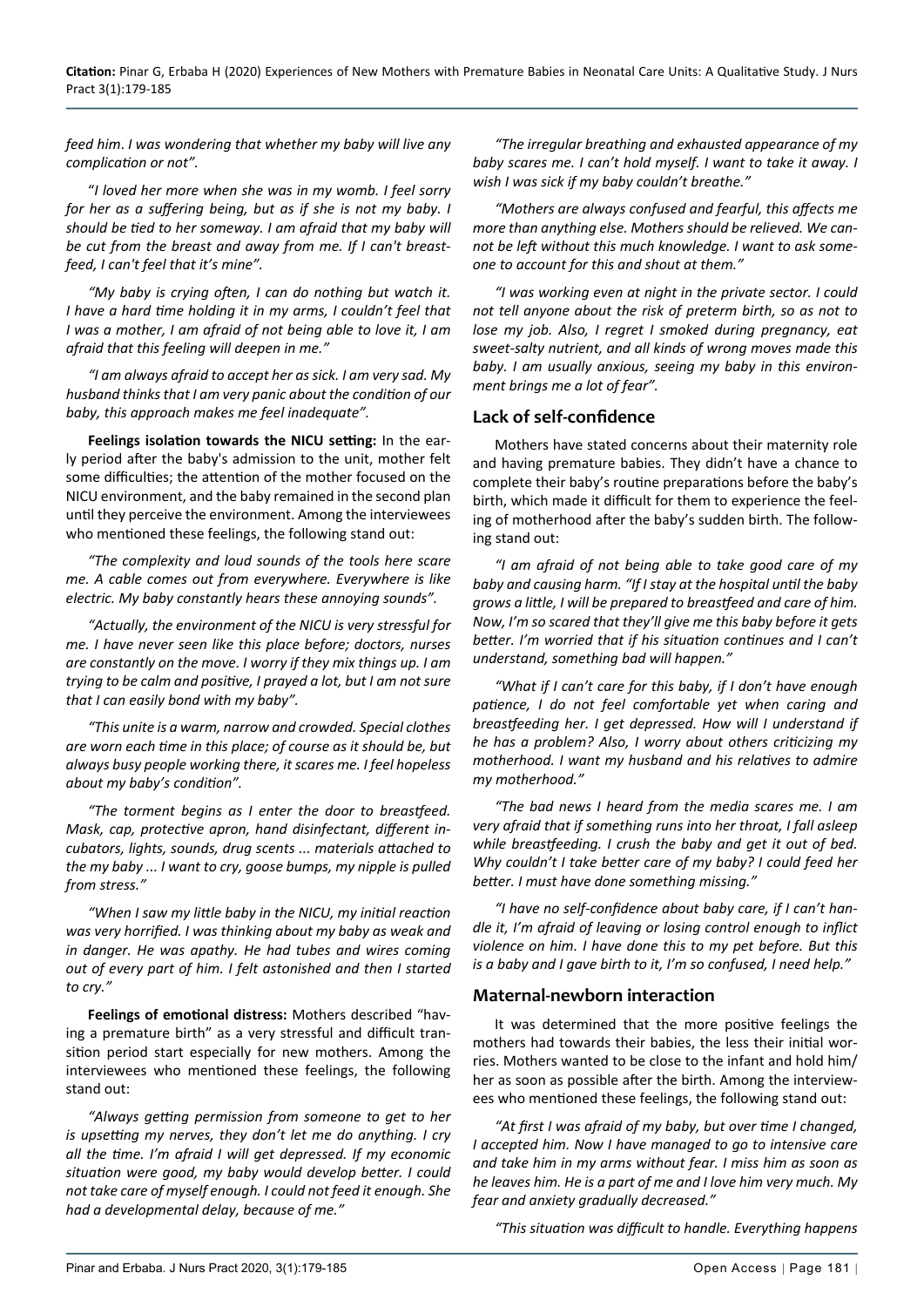*so quickly. Initially, I did not feel like a mother after my birth because I was not prepared yet. I need to spent time with him. I hope day by day I will be reinforced for care of my baby".*

*"I felt concern how I become a mom to my baby at the beginning. It was very stressful in connection with a preterm birth. I try to keep this unexpected situation under control because I should be strong".*

*"I was so shocked when I first visit the NICU. She was so tiny. She looked not very well in the incubator; she has many drips with feeding tube and many other things on their chest. I felt failed myself in motherhood and scared deeply then I started the cried."*

*"I'm going to take care of my baby alone when I get back home. I was thinking it's important to get closer contact with my baby for our affective bonds between us. Although I was very eager to take care of my baby, I could not touch her depending on my baby's clinical situation. Now, I felt strain".*

*"I went to the NICU for breastfeeding. She seemed to very in a vulnerable position at first. It makes me very sad to see my baby connected to the devices in intensive care. I was trying to connect to my baby and now our bonding is better, I did feel close to her."*

## **Maternal-health provider's interaction and expectations**

**Effective communication:** The mothers were expressed their expectations from health professionals as encouraging to take care of their babies. Mothers wanted to get to know their babies by seeing, caring, holding, grasping, touching, and talking them as without interrupt as possible in the NICU. They also desired adequate information on their own nutrition, mental and physical recovery, breastfeeding, and motherhood, and encouragement to cope with their baby's care problems from NICU staff. Unfulfilled expectations made mothers feel both disappointment and sadness. These findings emerged in the following statement from mothers:

*"I desired that involving in feeding my baby, changing nappies or playing with my babies to raise my maternal confidence". As I spent time at NICU, my distress gradually subsided and I adapted better to my baby care routines. I need someone to support me".*

*"My first encounter with my baby was much more difficult than I thought. We could not spend all time at the hospital. I did not leave my baby in there. But there was nothing I could do. Then I tried to focus more realistic balance with the support of staff".*

*"I was sometimes even depressed but health providers in the NICU who provide constantly informed about our baby' condition and all procedures care for the baby, they assisted how should I hold my baby. I always trust them because they stay very close to our baby thereby this guidance is very crucial for me".*

*"It is very difficult to communicate with the healthcare team. I had trouble getting used to the situation because of their attitude. Not everyone is the same, of course, but I have* 

*seen that nurses work hard and cannot reach babies. Doctors also work hard, so everyone. Babies are small, a lot of work here. After all, nobody gives enough information and I have no one to help."*

*"Nurses are different, I am afraid to ask questions every time. Also they touch the baby as if it were an item, some try to help, some are asking me to ask the doctor. Doctors make explanations, but their work shows that they are bored with me. They are trying to help but not enough for me. In general, they are not/cannot be supported."*

*"In fact, when it's time to breastfeed, nurses call me right away. They always allowed me to breastfeed my baby. I was able to breastfeed day and night, which was very good. I feel my baby safe when they explain to me. They treat me even closer because I will give the baby to others."*

**Psycho-social support:** The majority of both groups of participants reported that providing mothers with psychosocial support was crucial for facilitating maternal-newborn bonding. These findings revealed in the following statement from mothers:

*"I would expect obstetricians to come to us to explain some issues. For example, my breast is swollen, my stitches hurt, I had a cesarean vaginal bleeding continues violently. Will I go to the doctor for everything?"*

*"I felt more relaxed going to the NICU and to receive update nurses about any progress, also I could participate fully to care for my baby, I could feed my baby and I could ask any questions for the development of my motherhood."Even though everyone and opportunities are good, my psychology is broken. I would like psychologists or social workers to ask our attention."*

*"I was able to manage my confused about separation with my baby because I had regular have information regarding my baby's situation. Having a contact person was very helpful. Now, health providers' interactions become less anxious for me".*

*"Healthcare providers helped and counseled us psychologically. I can express my concerns toward them. Mother hotel is a very good practice. I feel secured and satisfied now* about my child's condition.*"*

*"I was able to stay in the hospital hotel, this is a very nice opportunity. Nurses turned to with my questions. It is a very positive thing that there is a woman employee who meets the needs of women here."*

## **Discussion**

In the present study, mothers listed problems as a barrier such as not being able to breastfeed the baby, not being able to establish intimacy with their baby, and not being able to sufficient communicate with healthcare professionals. Mothers stated that they have difficulties in meeting vital needs such as facilitating the early mother-infant relationship, solving their strain and concern in early stages following the birth of their baby. Beyond that, they explained the inadequacy of socio-psychological support as "later problems", although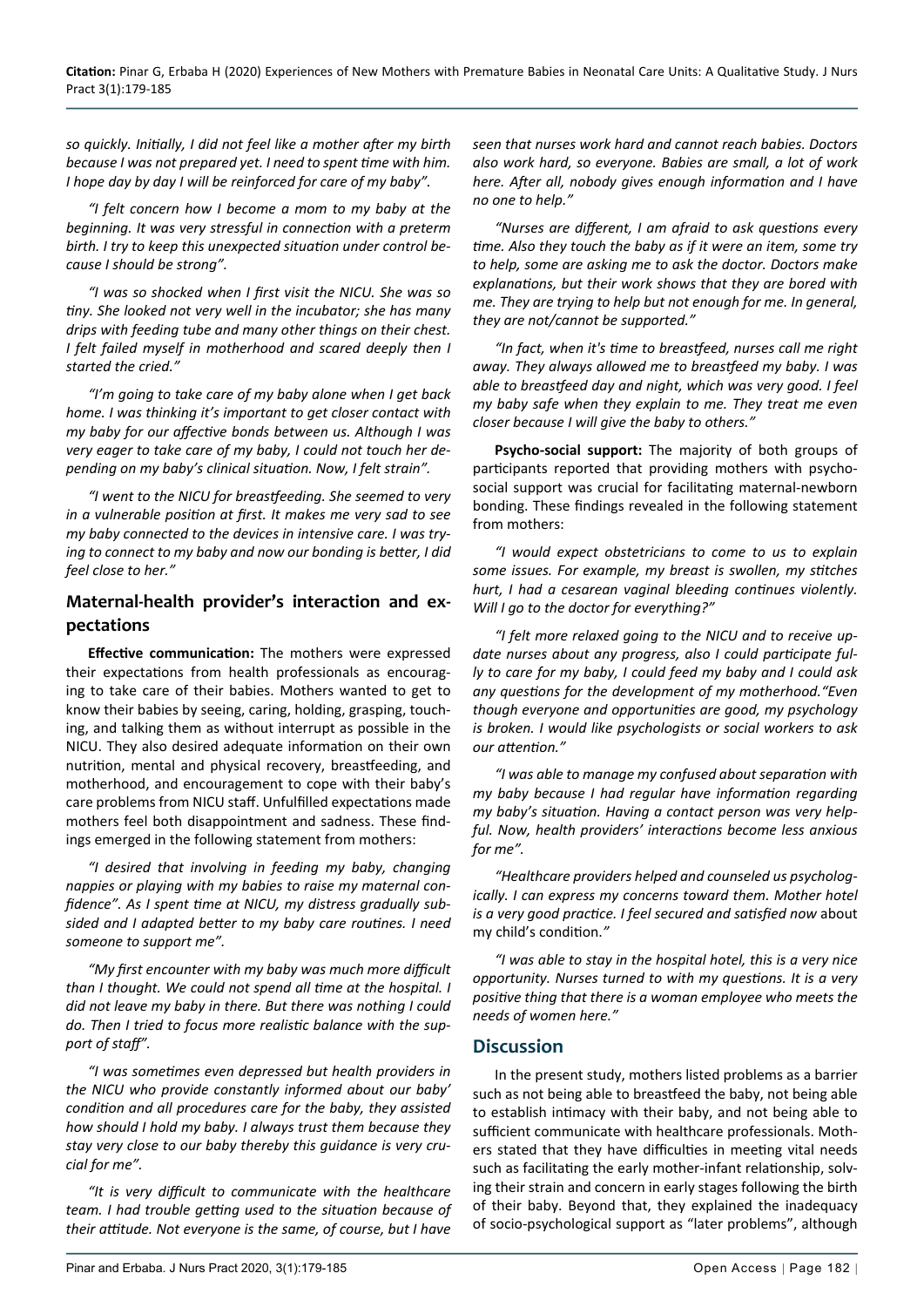they are very important. The findings of previous studies are similar to our results, also mothers described hospitalization and discharge procedures and social security as an additional barrier issues [10,17,18].

In a study performed by Jackson, et al. [19] mothers have felt in control during pregnancy. For them, the baby was the happiness element of life after birth. Suddenly handing over this source of happiness to other hands, due to a health problem, drove them away from their babies. In this study, the emotions that make mothers feel alienated from their babies; the delicate and fragile nature of babies, difficulty in touching, difficulty in breastfeeding or expressing milk in difficult conditions for her, and not being able to participate in the care of the baby as a mother. They were concerned that the preterm infant would be affected for survival. Furthermore, mothers consider the experience of having their baby admitted to a NICU as distressing and traumatic, and life altering. Similar results have been demonstrated in other studies [10,13,20,21].

Both "bonding" and "attachment" relationship develops better with the continuous union of mother and baby. However, normal bonding process is hindered by illness, NICU hospitalization after premature births may cause psychological and social problems in mothers. Therefore, understanding NICU mothers' psychosocial needs is important also to contribute to the best possible long- term outcome for the infant and family [22]. The rapid alienation of this mother from her baby supports this view and reveals the difference between the other mothers and this mother withdrawing from their babies [23]. In the present study, mothers explained that they were afraid of the complex environment in which these advanced techniques were used and that they were surprised by the specialization of the doctors and nurses. On the other hand, they were worried about the disruption of the treatment of their babies among such complex procedures. Studies have shown that the technical equipment and the medical language spoken in NICUs all over the world cause stress in mothers and they feel very lonely here [5,8,11-13]. In different studies, it was revealed that mothers experienced emotional distress; some blame themselves, some feel so tense, and some want to eliminate the factors that prevent her from reaching her with a very high anxiety for her baby [7,19,24]. In a meta-analytic study, mothers stated that they are highly affected by all kinds of stressors during their hospital stay, this situation differs according to the severity of the baby's health problem and the mother's previous psychological problems, especially the first week of the postpartum period is the period with the highest stress. In the same study, mothers cannot cope with baby's care, depressive, and not being able to control her emotions [25].

In the present study, mothers basically stated that they felt inadequate about baby care. These shortcomings; the thought of proving oneself as a good mother to others, anxiety of not being able to cope with difficulties and running away, anxiety about leaving the baby or the environment, and not being able to notice possible problems with the baby due to inexperience have been expressed. The sudden introduction of a baby to intensive care after birth causes mothers to decrease their self-efficacy [26]. Studies have shown that mothers with poor economic status, poor family communication, unmarried, and seriously premature babies (low birth weight, premature, anomaly) have low self-confidence [27,28].

Quality togetherness of mother and baby is important for a healthy mother-infant attachment [11]. It has been stated in previous studies that babies develop mentally and physically faster as mothers have more opportunities to be with and care for their babies [20,22,26]. In this study, mothers; it was revealed that they could not touch their babies enough, could not hold them, talk to them, spend time together and this situation strained the mother. According to the studies, the NICU environment has created a barrier to mother-infant interaction and it was also explained that health professionals play a facilitating role in mother-infant interaction [12,29,30].

Expectations of mothers in this study; care for this particular baby is disclosure of his condition and information and attention to intimacy. Some mothers found the support of healthcare professionals very positive. NICU services in Turkey have been deployed in the overall teaching and research hospital. The complexity of these units and the workload of the nurses may not allow these professionals to adequately interact with the mother. In another study where the two groups were compared, nurses provided education and social support for mothers' babies remaining in NICU. It was observed that some mothers suffered from nurses' indifference, some mothers got stronger by receiving staff support [29]. Furthermore, another study reported that nurses and doctors do not fulfill their educational roles and are even perceived as irresponsible. Mothers expected heath providers to be more directive and friendly [23].

The findings of this study revealed that the emotional states of mothers in NICU processes are generally sensitive. Mothers have high concerns on many issues, especially the insufficient maternal involvement and fear of losing their baby. In this study, "communication" could be a lifeline for them to deal with their problems. In this study, mothers mostly stated that their expectations about communication were not met. A few of them participated in the care through nurses and this experience reduced the anxiety of the mothers. The mother hotel was considered as a very good opportunity as it allows mothers to stay and get closer to the baby. This opportunity was found positive in the study. Mothers also reported that a psychologist should take care of them for mental support and a social worker for their social needs. Similarly, previous studies reported that mothers were unable to deal with doctors at all, and they complained that communicating with health staff was very difficult and they used negative communication methods, which pushed a mother to loneliness. Although communication skills differ from person to person, it is thought that the communication of healthcare professionals with mothers, even at a basic level, will ensure the adaptation of mothers to NICU and reduce the workload of these professionals [5,11,23,24,29,30].

## **Conclusion and Recommendations**

The feelings and needs of mothers with preterm baby in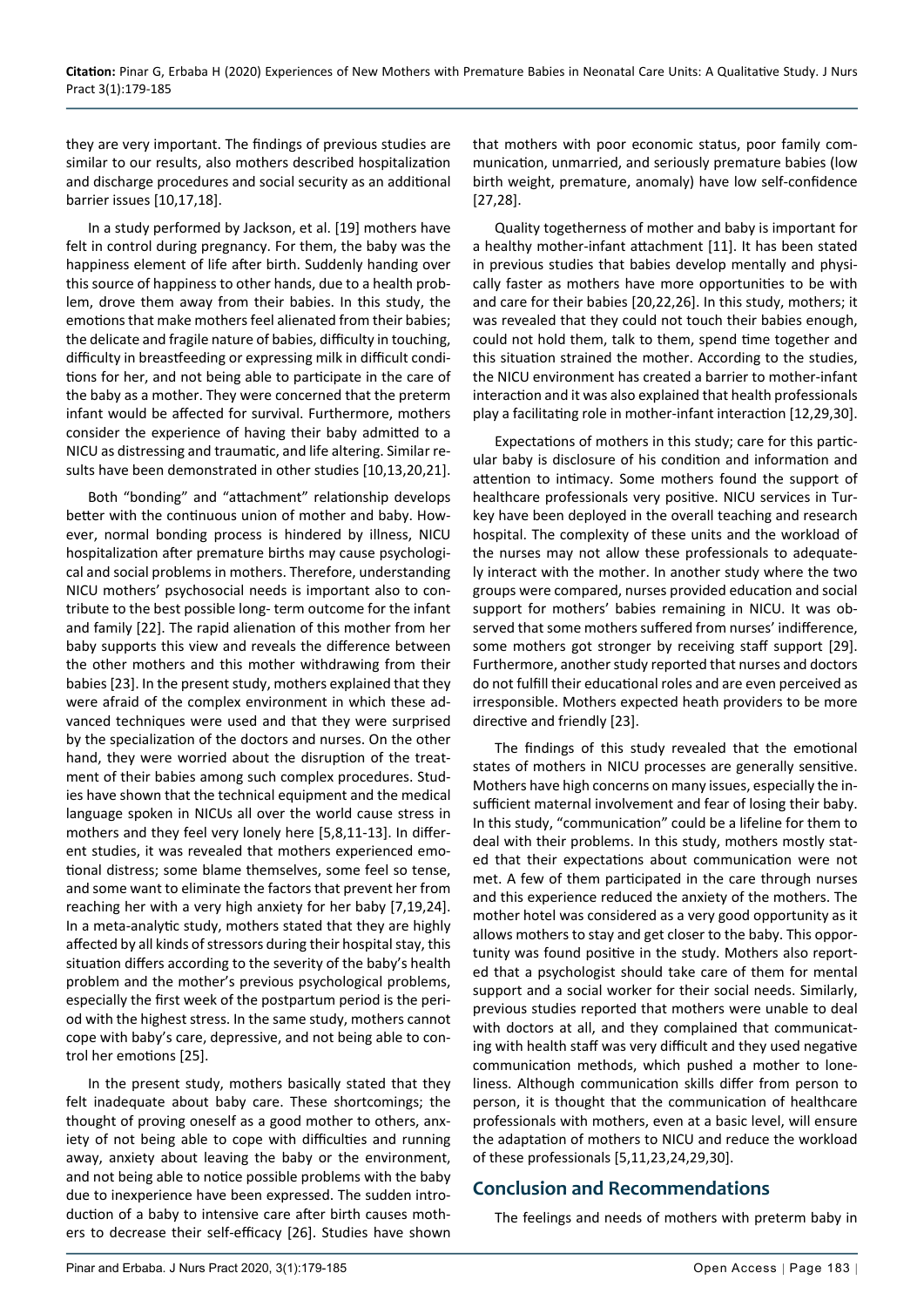the NICU were varies from mothers to mothers in this study. Mothers especially needed to be enhancing their maternal role. According to the mothers, health providers in the NICU was essential role for accomplish early maternal-newborn bonding. In this regard, mothers must be given adequate support by health staff in order to solve their emotional problems and ensure early bonding with their babies. Further and larger comprehensive studies are needed to explore mothers' feelings and to implement family-centered interventions in order to enhance mother-newborn interactions in the NICU.

## **Limitation**

This study was performed in the NICE of tertiary hospital. For this reasons, the findings may not represent of all hospitals in general.

## **Conflict of Interest**

The authors declare no conflict of interest.

## **Authors' Contributions**

HE and GP planned and designed the study. HE performed the interviews. GP analyzed the data and wrote the manuscript. Both authors read and approved the final manuscript.

## **Acknowledgement**

The researchers are grateful to the management of hospital for allowing the researchers entry as well as all the mothers for their contributions.

## **Funding**

The authors received no financial support for the research, authorship and/or publication of this article.

## **References**

- 1. [Polin RA, Denson S, Brady MT, et al. \(2012\) Committee on infec](https://pubmed.ncbi.nlm.nih.gov/22451708/)[tious diseases. Epidemiology and diagnosis of health care-associ](https://pubmed.ncbi.nlm.nih.gov/22451708/)ated infections in the NICU. [Pediatrics 129: e1104-e1109.](https://pubmed.ncbi.nlm.nih.gov/22451708/)
- 2. [Alhusen, JL, Hayat MJ, Gross D \(2013\) A longitudinal study of](https://pubmed.ncbi.nlm.nih.gov/23737011/)  [maternal attachment and infant developmental outcomes. Arch](https://pubmed.ncbi.nlm.nih.gov/23737011/)  [Women's Mental Health](https://pubmed.ncbi.nlm.nih.gov/23737011/) 16: 521-529.
- 3. [Parkash A, Haider N, Khoso ZA, et al. \(2015\) Frequency, causes](https://pubmed.ncbi.nlm.nih.gov/26160089/)  [and outcome of neonates with respiratory distress admitted to](https://pubmed.ncbi.nlm.nih.gov/26160089/)  [neonatal intensive care unit, national institute of child health,](https://pubmed.ncbi.nlm.nih.gov/26160089/)  Karachi. [J Pak Med Assoc](https://pubmed.ncbi.nlm.nih.gov/26160089/) 65: 771-775.
- 4. [Cheong JL, Burnett AC, Treyvaud K, et al. \(2020\) Early environ](https://pubmed.ncbi.nlm.nih.gov/31863172/)[ment and long-term outcomes of preterm infants.](https://pubmed.ncbi.nlm.nih.gov/31863172/) J Neural [Transmission 127: 1-8.](https://pubmed.ncbi.nlm.nih.gov/31863172/)
- 5. [Ncube RK, Barlow H, Mayers PM \(2016\) A life uncertain My](https://pubmed.ncbi.nlm.nih.gov/27609332/)  [baby's vulnerability: Mothers' lived experience of connection](https://pubmed.ncbi.nlm.nih.gov/27609332/)  [with their preterm infants in a Botswana neonatal intensive care](https://pubmed.ncbi.nlm.nih.gov/27609332/)  unit. [Curationis](https://pubmed.ncbi.nlm.nih.gov/27609332/) 39: e1-e9.
- 6. [Valizadeh L, Akbarbeglou M, Asad EM \(2009\) Stressors affecting](https://www.sid.ir/en/Journal/ViewPaper.aspx?ID=167275)  [636 mothers with hospitalized premature newborn in NICUs of](https://www.sid.ir/en/Journal/ViewPaper.aspx?ID=167275)  [three teaching hospitals in Tabriz. Med J Tabriz Univ Med Sci 31:](https://www.sid.ir/en/Journal/ViewPaper.aspx?ID=167275)  [85-90.](https://www.sid.ir/en/Journal/ViewPaper.aspx?ID=167275)
- 7. [Goutaudier N, Lopez A, Séjourné N, et al. \(2011\) Premature](https://www.tandfonline.com/doi/abs/10.1080/02646838.2011.623227)  [birth: Subjective and psychological experiences in the first weeks](https://www.tandfonline.com/doi/abs/10.1080/02646838.2011.623227)

[following childbirth, a mixed methods study. J Reprod Infant Psy](https://www.tandfonline.com/doi/abs/10.1080/02646838.2011.623227)[chol 29: 364-373.](https://www.tandfonline.com/doi/abs/10.1080/02646838.2011.623227)

- 8. Ionio C, Blasio DP (2014) [Post-traumatic stress symptoms after](https://www.tandfonline.com/doi/abs/10.1080/02646838.2013.841880?journalCode=cjri20)  [childbirth and early mother-child interaction: An exploratory](https://www.tandfonline.com/doi/abs/10.1080/02646838.2013.841880?journalCode=cjri20)  study. [J Reprod Infant Psychol 3: 163-181.](https://www.tandfonline.com/doi/abs/10.1080/02646838.2013.841880?journalCode=cjri20)
- 9. [Beck CT, Harrison L \(2017\) Posttraumatic stress in mothers relat](https://pubmed.ncbi.nlm.nih.gov/28362564/)[ed to giving birth prematurely: A mixed research synthesis.](https://pubmed.ncbi.nlm.nih.gov/28362564/) J Am [Psychiatr Nurses Assoc 23: 241-257.](https://pubmed.ncbi.nlm.nih.gov/28362564/)
- 10. [Klawetter S, Neu M, Roybal KL, et al. \(2019\) Mothering in the](https://pubmed.ncbi.nlm.nih.gov/31219407/)  [NICU: A qualitative exploration of maternal engagement.](https://pubmed.ncbi.nlm.nih.gov/31219407/) Soc [Work Health Care](https://pubmed.ncbi.nlm.nih.gov/31219407/) 58: 746-763.
- 11. [Nazari R, Moradi Koosha F, Rezaie S, et al. \(2020\) Experiences](https://pubmed.ncbi.nlm.nih.gov/32224533/)  [of the mothers of infants hospitalized in the neonatal intensive](https://pubmed.ncbi.nlm.nih.gov/32224533/)  care unit (NICU). [J Neonatal Perinatal Med 1-9.](https://pubmed.ncbi.nlm.nih.gov/32224533/)
- 12. [Bonacquisti A, Geller PA, Patterson CA \(2020\) Maternal depres](https://pubmed.ncbi.nlm.nih.gov/31795733/)[sion, anxiety, stress, and maternal-infant attachment in the neo](https://pubmed.ncbi.nlm.nih.gov/31795733/)natal intensive care unit. [J Reprod Infant Psychol 38: 297-310.](https://pubmed.ncbi.nlm.nih.gov/31795733/)
- 13. [Maguire CM, Bruil J, Wit JM, et al. \(2007\) Reading preterm in](https://pubmed.ncbi.nlm.nih.gov/17466473/)[fants' behavioral cues: An intervention study with parents of](https://pubmed.ncbi.nlm.nih.gov/17466473/)  [premature infants born < 32 weeks.](https://pubmed.ncbi.nlm.nih.gov/17466473/) Early Hum Develop 83: 419- [424.](https://pubmed.ncbi.nlm.nih.gov/17466473/)
- 14. [Grunberg VA, Geller PA, Bonacquisti A, et al. \(2019\) NICU infant](https://pubmed.ncbi.nlm.nih.gov/30514968/)  [health severity and family outcomes: A systematic review of as](https://pubmed.ncbi.nlm.nih.gov/30514968/)[sessments and findings in psychosocial research. J Perinatol 39:](https://pubmed.ncbi.nlm.nih.gov/30514968/)  [156-172.](https://pubmed.ncbi.nlm.nih.gov/30514968/)
- 15. [Doede M, Trinkoff AM, Gurses AP \(2018\) Neonatal intensive care](https://pubmed.ncbi.nlm.nih.gov/28627241/)  [unit layout and nurses' work. HERD 11: 101-118.](https://pubmed.ncbi.nlm.nih.gov/28627241/)
- 16. [Forcada-Guex M, Borghini A, Pierrehumbert B, et al. \(2011\) Pre](https://pubmed.ncbi.nlm.nih.gov/20951514/)[maturity, maternal posttraumatic stress and consequences on](https://pubmed.ncbi.nlm.nih.gov/20951514/)  [the mother-infant relationship. Early Hum Dev 87: 21-26.](https://pubmed.ncbi.nlm.nih.gov/20951514/)
- 17. [Malakouti J, Jabraeeli M, Valizadeh S, et al. \(2013\) Mothers' ex](https://www.sid.ir/en/journal/ViewPaper.aspx?id=286153)[perience of having a preterm infant in the Neonatal Intensive](https://www.sid.ir/en/journal/ViewPaper.aspx?id=286153)  [Care Unit, a Phenomenological Study. Iranian J Crit Care Nurs 5:](https://www.sid.ir/en/journal/ViewPaper.aspx?id=286153)  [172-181.](https://www.sid.ir/en/journal/ViewPaper.aspx?id=286153)
- 18. [Raffray M, Semenic S, Osorio Galeano S, et al. \(2014\) Barriers](https://pubmed.ncbi.nlm.nih.gov/25504404/)  [and facilitators to preparing families with premature infants for](https://pubmed.ncbi.nlm.nih.gov/25504404/)  [discharge home from the neonatal unit. Perceptions of health](https://pubmed.ncbi.nlm.nih.gov/25504404/)  care providers. [Invest Educ Enferm](https://pubmed.ncbi.nlm.nih.gov/25504404/) 32: 379-392.
- 19. [Jackson K, Ternestedt BM, Schollin J \(2003\) From alienation to](https://pubmed.ncbi.nlm.nih.gov/12834369/)  [familiarity: Experiences of mothers and fathers of preterm in](https://pubmed.ncbi.nlm.nih.gov/12834369/)fants. [J Adv Nurs 43: 120-129.](https://pubmed.ncbi.nlm.nih.gov/12834369/)
- 20. [Jouybari LM, Haghdoost Oskouee SF, Ahmadi F \(2005\) Comfort](http://rjms.iums.ac.ir/article-1-431-en.html)[ing nurse: Patients' experiences and perceptions. Razi J Med Sci](http://rjms.iums.ac.ir/article-1-431-en.html)  [12: 59-68.](http://rjms.iums.ac.ir/article-1-431-en.html)
- 21. Kohan M, Borhani F, Abbaszadeh A, et al. (2012) Experience of mothers with premature infants in neonatal. J Qual Res Health Sci 1: 41-51.
- 22. [Ngaiyaye EP, Kalembo FW \(2016\) Supporting mothers to bond](https://www.sciencedirect.com/science/article/pii/S2352013216301399)  [with their newborn babies: Strategies used in a neonatal inten](https://www.sciencedirect.com/science/article/pii/S2352013216301399)[sive care unit at a tertiary hospital in Malawi. Int J Nurs Sci 3:](https://www.sciencedirect.com/science/article/pii/S2352013216301399)  [362-366.](https://www.sciencedirect.com/science/article/pii/S2352013216301399)
- 23. [Holditch-Davis D, Miles MS \(2000\) Mothers' stories about their](https://pubmed.ncbi.nlm.nih.gov/11949060/)  [experiences in the neonatal intensive care unit.](https://pubmed.ncbi.nlm.nih.gov/11949060/) Neonatal Network [19: 13-21.](https://pubmed.ncbi.nlm.nih.gov/11949060/)
- 24. [Pace CC, Spittle AJ, Molesworth CM, et al. \(2016\) Evolution of](https://pubmed.ncbi.nlm.nih.gov/27428766/)  [depression and anxiety symptoms in parents of very preterm](https://pubmed.ncbi.nlm.nih.gov/27428766/)  [infants during the newborn period.](https://pubmed.ncbi.nlm.nih.gov/27428766/) JAMA Pediatr 170: 863-870.